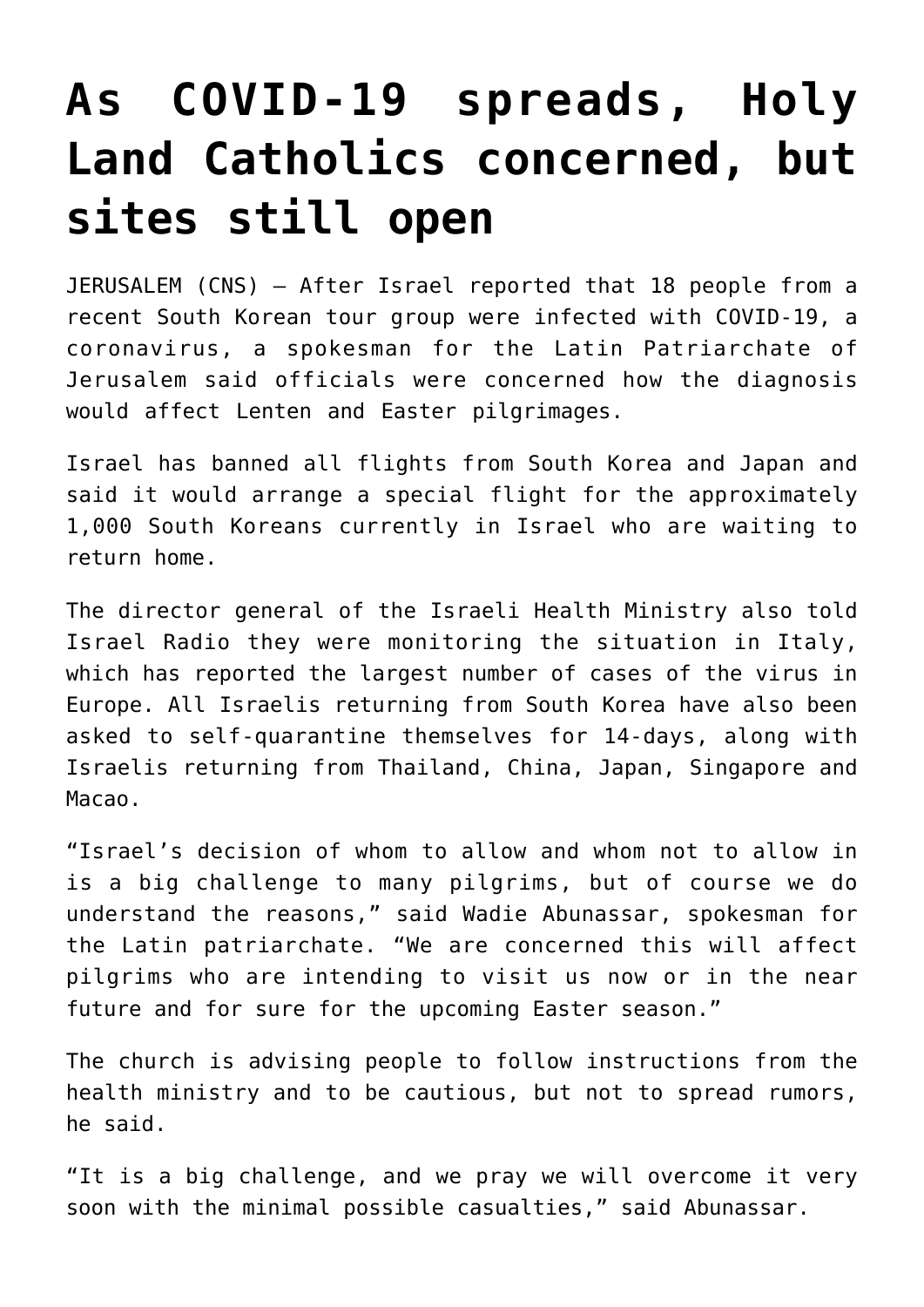"We have carried out checks (following reports) on the South Korean pilgrims and let our churches know (about the situation.) We found that so far there is no evidence that they had contact with this specific Korean group mentioned," said Abunassar. "Still, there is great difficulty in monitoring things, because the vast majority of pilgrims who are visiting our churches don't necessarily coordinate things with us."

Abunassar said that, according to an initial inquiry conducted by the patriarchate, no church workers came into contact with the now-infected South Korean pilgrims, who visited Feb. 8-15. Both the Israeli and Palestinian health ministries have asked any of their citizens who may have come into contact with the group to voluntarily go into self-quarantine for 14-days.

Both ministries have also put out public awareness announcements of proper procedure and behavior if someone suspects they may have symptoms of the virus and how to take necessary precautions against infection, while at the same time cautioning against any panic.

Abunassar said churches in the Holy Land were "running business as usual."

"So far no church, either in Palestine or in Israel, was asked to … close its doors or to stop receiving pilgrims," he said.

Reuters reported that the majority of the cases in South Korea have been linked to a church in the southeastern city of Daegu known as the Shincheonji Church of Jesus, the Temple of the Tabernacle of the Testimony, which is considered to be a cult.

The news agency said the confirmed number of cases of the coronavirus in South Korea has jumped from 169 to 602 and the death toll there increased to five Feb. 23.

South Korea has the second-largest number of confirmed infections following China, where nearly 75,000 people have